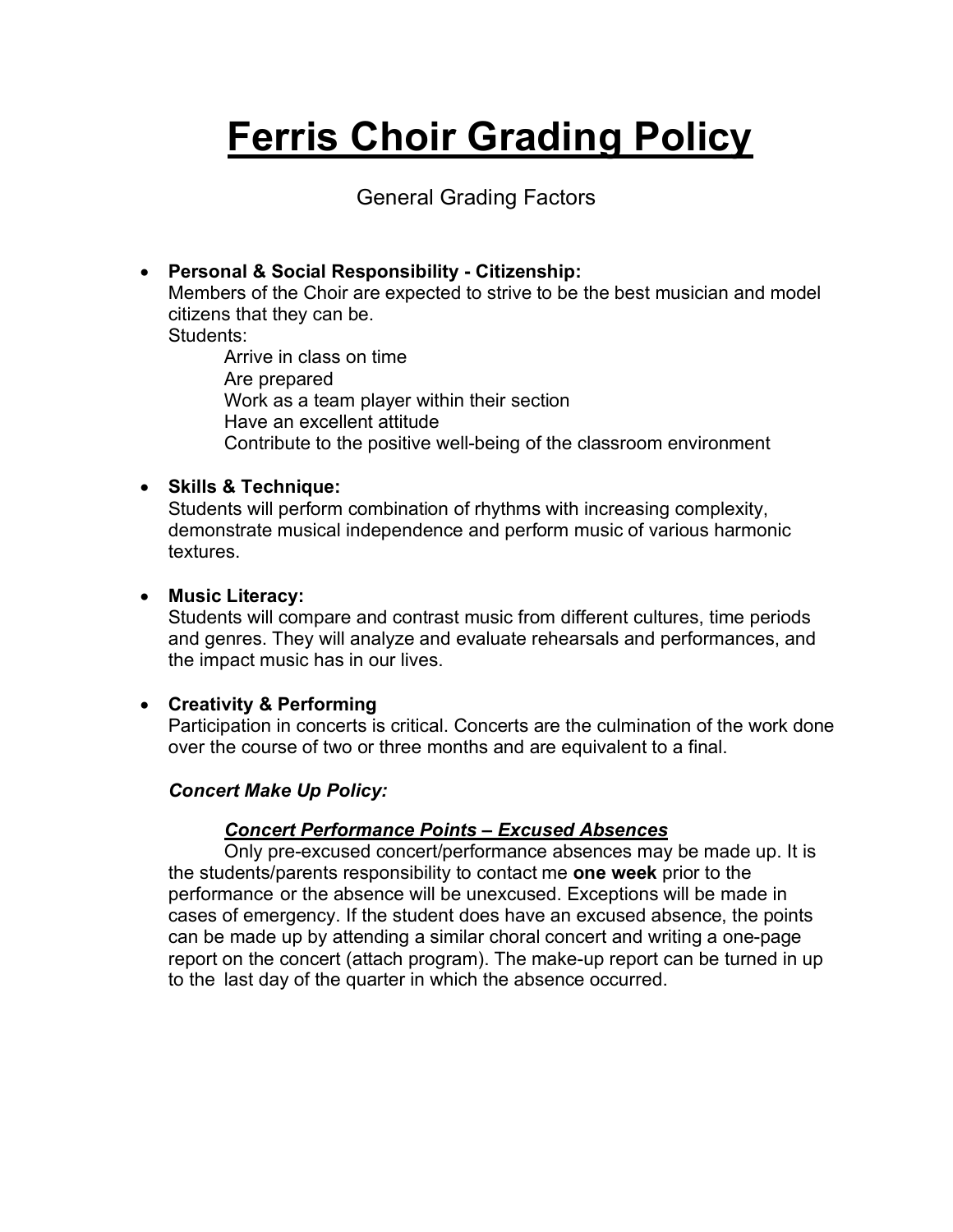# Ferris H.S. Choir Make-up Assignment Guidelines

**Explanation**: if you have been given this assignment it is because you have missed a graded event (Such as a concert, retreat or workshop) that is part of the curriculum for the choirs at Ferris High School.

- If your absence was an Excused Absence (which means you arranged it with me well in advance and you did everything you could to prepare for your absence, or there was an unavoidable situation that can be verified by another party) you have the opportunity to receive full credit on the event that you missed as long as you meet all of the guidelines in the following assignment.
- If your absence was Unexcused, (telling me the day of the event or the day after the event, you forgot about it, or you have no valid explanation that is verifiable) then, you have the opportunity to receive 70% credit on this assignment as long as the following guidelines are met.

Please circle whether your absence is: excused or unexcused

**Assignment**: Attend a concert and write a review on the concert.

In your assignment please include the following:

Format:

- All submissions must be typed or completed on a word processor/ computer.
- Your name should be in the upper right hand corner along with the date that you completed the review.
- On the left please have the title and date of the concert you are reviewing and along with the choir that you are in and the date of the absence that you are making up.(see example)
- Title of the review centered and in bold (concert may be any musical style as long as it is for the public and publicized as so. (your sister playing the piano at home is not a concert)

Content

- Please describe the setting.
- List each piece and next to it a brief commentary on what you thought of it.
- Give a summery of the concert as a whole and the impression that it left on you.
- Attach a concert program to your paper.